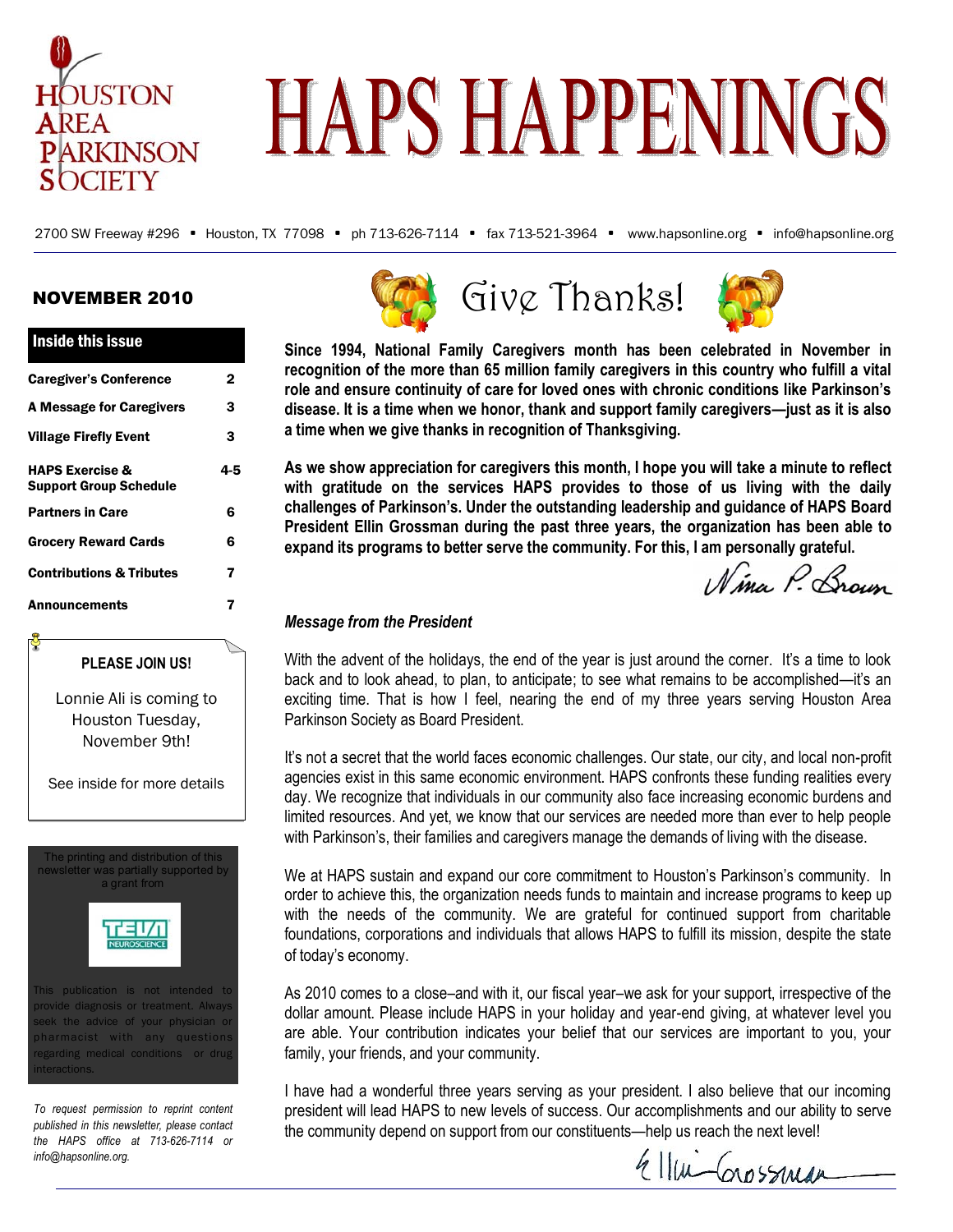#### A Conference for Caregivers of Patients with Parkinson's Disease: Opportunities for Learning and Practical Experience



Saturday, December 4th

8:30 AM - 1:45 PM

United Way of Greater Houston 50 Waugh Drive ~ Houston, TX 77007



This is a free conference for caregivers sponsored by Houston Area Parkinson Society and the Parkinson's Disease Research, Education and Clinical Center Michael E. DeBakey VAMC. If you are a caregiver and would like to register, contact HAPS at 713-626-7114 or info@hapsonline.org. Seating is limited. Please register by Tuesday, November 31st.

### **Conference Schedule**

**8:30 - 8:55 Registration/Continental Breakfast** 

**8:55 - 9:00 Introduction**  Ruth Zabransky, OTR

**9:00 - 9:15 Why We Are Here Today**  Eugene C. Lai, MD, PhD

**9:15 - 10:00 Empowering Caregivers**  Laura Marsh, MD

**10:00 -10:05 How Today Is Organized**  Anne Thobae

**10:05 -10:15 Break** 

#### **10:15 -10:45 BREAK-OUT SESSIONS I**

**Mobility: Helping with Transfers and Avoiding Falls**  Betty MacNeill, PT, DPT

**Speech and Swallowing: Recognizing and Dealing with Problems**  Terri Haight, MA, CCC-SLP

**Stress Reduction in 15 Minutes or Less**  Stanley Merrill

**Cognition: Understanding Changes in Memory and Thinking**  Michele York, PhD

**10:45 -11:00 Break**

#### **11:00 -11:30 BREAK-OUT SESSIONS II**

**Bed Mobility: Assisting with Movement in Bed**  Betty MacNeill, PT, DPT

**Speech and Swallowing: Recognizing and Dealing with Problems**  Terri Haight, MA, CCC-SLP

**Stress Reduction in 15 Minutes or Less**  Stanley Merrill

**Motor Problems: Creative Solutions to Maintaining Function**  Marilyn Trail, MOT, OTR Ruth Zabransky, OTR

**11:30 -12:15 Lunch** 

**12:30-1:00 New Insights into Pain Management**  Eugene C. Lai, MD, PhD

**1:00 - 1:15 Break**

#### **1:15 - 1:45 BREAK-OUT SESSIONS III**

**Mobility: Helping with Transfers and Avoiding Falls**  Betty MacNeill, PT, DPT

**Motor Problems: Creative Solutions to Maintaining Function**  Marilyn Trail, MOT, OTR R. Zabransky, OTR

**Connecting with Community Resources**  Kathleen Crist, LMSW Naomi Nelson, PhD

**Cognition: Understanding Changes in Memory and Thinking**  Michele York, PhD

**1:45 Adjourn**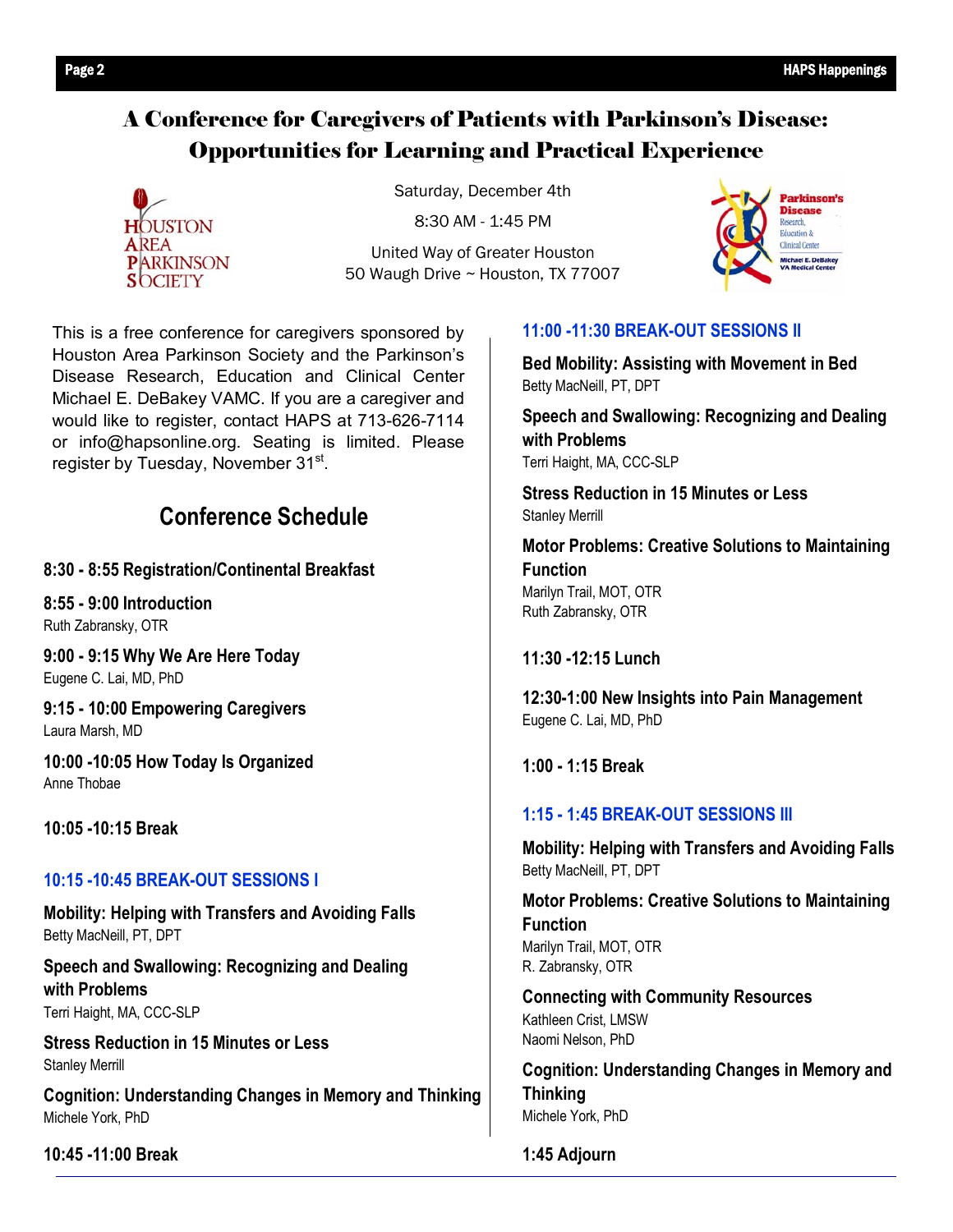## **A message for caregivers...**

On a recent flight I was vaguely listening to the flight attendant give safety instructions when she said the words that would become like a mantra to me, "If you are with someone who needs assistance, secure your own oxygen mask before helping your companion." Perhaps like many of you, I had heard these words before, but suddenly they had new meaning to me.

November is National Family Caregivers month and it is a time to say "thank you" and show appreciation for caregivers. It is also a time to remind caregivers to take care of something they often neglect: themselves. Why is self-care so important for caregivers? Think of the quote above, if you don't secure your own mask first, you will not be able to help anyone. Caregiver, if you don't care for yourself, you will not be able to care for your loved one.

Taking the time to care for yourself is easier said than done, but there are a few things you can do to help yourself. First, be aware of the warning signs of burnout; and second, develop techniques for coping with the challenges of daily life.

#### **Warning signs to look for:**

- Feeling exhausted most of the time
- Feeling overwhelmed and irritable
- Sleeping too much or too little
- Gaining or losing weight
- Losing interest in activities that you once enjoyed
- Experiencing overwhelming feelings of guilt

Your health is important. Communicate with your doctor about what you are going through and make sure to inform your doctor of any changes related to your well being. If you experience any of these warning signs, please talk to your doctor right away.

#### **Tips for coping:**

 Educate yourself about your loved one's condition; it will help you plan and communicate with doctors

by Christine Bakos-Block

- Ask for and accept offers of help and be specific when telling helpers what you need
- Acknowledge your emotions and give yourself permission to feel them
- Accept your imperfections, no one is perfect and you are doing the best you can on any given day
- Stay connected with others—stay in touch with family, friends and set aside time for socialization
- Make your health a priority—eat a balanced diet, exercise and get regular check ups
- Use respite care to give yourself the breaks you deserve
- Laugh when you can and even when you think you cannot. Having a sense of humor in the face of adversity is sometimes all that can get us through the day

And finally, find resources and get support – **HAPS** offers support groups for caregivers. There is great comfort in knowing you are not alone.

Remember you are not only your loved one's advocate, you are also your own. Stand up for yourself as a caregiver. Know your limits and be realistic about how much you can give. Visit www.caregiver.org and www.thefamilycaregiver.org for more information. John Rohn said, "One person caring about another represents life's greatest value," and caring for yourself is an essential part of the process of caring for another.

\*Christine Bakos-Block is a student at the University of Houston Graduate College of Social Work and the 2010-2011 HAPS social work intern.



**Thursday, December 9th ~ 5 to 8 pm 2422 Rice Boulevard** 

**You are cordially invited… to an evening of shopping, wine, food, fun and a silent auction to benefit HAPS** 

**20% of all merchandise sales and 100% of all silent auction sales will benefit HAPS, allowing us to help make a difference in the lives of individuals with Parkinson's.**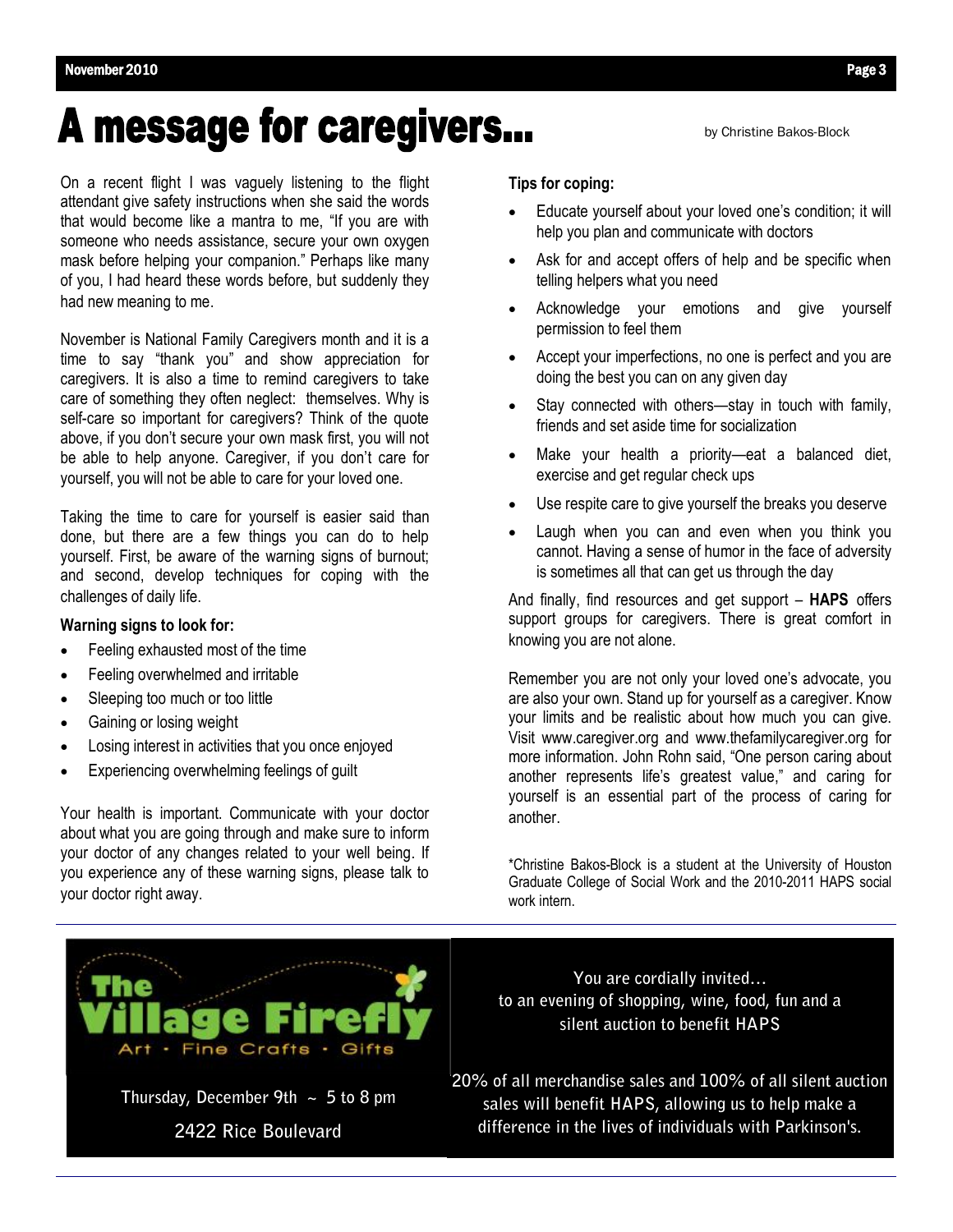### HAPS PD EXERCISE AND SUPPORT GROUPS

| <b>CENTRAL</b>                                                                           |                                                             |                                                                                                   |                                                                                                   |
|------------------------------------------------------------------------------------------|-------------------------------------------------------------|---------------------------------------------------------------------------------------------------|---------------------------------------------------------------------------------------------------|
| <b>PD &amp; DEMENTIA/</b><br><b>LEWY BODY DEMENTIA</b><br><b>CAREGIVER SUPPORT GROUP</b> | 4th Monday of month<br>10:30 am-12:15 pm                    | Support group for caregivers of<br>persons with Parkinson's and<br>dementia or Lewy Body Dementia | For more information<br>Kathleen Crist, LMSW<br>713-626-7114                                      |
| <b>WATER EXERCISE</b>                                                                    | Mondays<br>2:00-3:00 pm<br>Thursdays<br>11:00 am-12:00 noon | W. Gray Adaptive Recreation Center<br>1475 West Gray<br>Houston, TX 77019                         | For more information and to<br>request participant paperwork<br>Alfonso Hernandez<br>713-520-8670 |
| <b>EXERCISE</b>                                                                          | Tuesdays<br>3:30-4:30 pm                                    | <b>TIRR</b><br>2455 S. Braeswood<br>Houston, TX 77030                                             | For more information<br>Alfonso Hernandez<br>713-520-8670                                         |
| <b>SPEECH &amp;</b><br><b>EXERCISE</b>                                                   | Wednesdays<br>2:30-4:00 pm                                  | Memorial Dr. Presbyterian Church<br>11612 Memorial Dr. Room 102<br>Houston, TX 77024              | For more information<br>Alfonso Hernandez<br>713-520-8670                                         |
| YOUNG ONSET<br><b>SUPPORT GROUP</b>                                                      | 2nd Wednesday of month<br>7:00-9:00 pm                      | For those younger than 55 with<br>Parkinson's disease                                             | For more information<br>Celeste Harris, LMSW<br>713-313-1621                                      |
| TAI CHI                                                                                  | Tuesdays<br>10:30-11:30 am                                  | W. Gray Adaptive Recreation Center<br>1475 West Gray<br>Houston, TX 77019                         | For more information<br>Alfonso Hernandez<br>713-520-8670                                         |
| <b>TANGO</b>                                                                             | Wednesdays<br>1:00-2:15 pm                                  | W. Gray Adaptive Recreation Center<br>1475 West Gray<br>Houston, TX 77019                         | For more information<br>Kathleen Crist, LMSW<br>713-626-7114                                      |
| <b>DANCE</b>                                                                             | Mondays<br>12:45-2:00 pm                                    | <b>Ballet Academy</b><br>1921 W. Bell<br>Houston, TX 77019                                        | For more information<br>Kathleen Crist, LMSW<br>713-626-7114                                      |
| <b>SINGING</b>                                                                           | 2nd Monday of month<br>12:00-12:30 pm                       | <b>Ballet Academy</b><br>1921 W. Bell<br>Houston, TX 77019                                        | For more information<br>Kathleen Crist, LMSW<br>713-626-7114                                      |
| <b>EXERCISE</b>                                                                          | Thursdays<br>$9:30 - 10:30$ am                              | W. Gray Adaptive Recreation Center<br>1475 West Gray<br>Houston, TX 77019                         | For more information<br>Alfonso Hernandez<br>713-520-8670                                         |
| <b>POST DBS SUPPORT GROUP</b>                                                            | 4th Tuesdays<br>of every other month<br>$6:00 - 7:30$ pm    | For those who have completed Deep<br><b>Brain Stimulation Surgery</b>                             | For more information<br>Celeste Harris, LMSW<br>713-313-1621                                      |
| TAI CHI<br><b>SOUTH</b>                                                                  | Fridays<br>11:00 am-12:00 noon                              | Memorial Dr. Presbyterian Church<br>11612 Memorial Dr. Room 102<br>Houston, TX 77024              | For more information<br>Alfonso Hernandez<br>713-520-8670                                         |
| <b>EXERCISE &amp;</b><br><b>SPEECH</b>                                                   | Mondays<br>Speech 3:30-4:15 pm<br>Exercise 4:15-5:00 pm     | Clear Lake Rehab Hospital<br>655 E. Medical Center Blvd.<br>Webster, TX 77598                     | For more information<br>Alfonso Hernandez<br>713-520-8670                                         |
| <b>WATER EXERCISE</b>                                                                    | Thursdays<br>4:00-5:00 pm                                   | Clear Lake Rehab Hospital<br>655 E. Medical Center Blvd.<br>Webster, TX 77598                     | For more information<br>Alfonso Hernandez<br>713-520-8670                                         |
| <b>CAREGIVER SUPPORT GROUP</b>                                                           | 3rd Monday of month<br>3:30-4:30 pm                         | Clear Lake Rehab Hospital<br>655 E. Medical Center Blvd.<br>Webster, TX 77598                     | For more information<br>Celeste Harris, LMSW<br>713-313-1621                                      |
| <b>EXERCISE</b>                                                                          | Wednesdays<br>4:00-5:00 pm                                  | St. Andrew's Episcopal Church<br>2535 E. Broadway, FM 518<br>Pearland, TX 77581                   | For more information<br>Alfonso Hernandez<br>713-520-8670                                         |
| <b>EAST</b>                                                                              |                                                             |                                                                                                   |                                                                                                   |
| <b>WATER</b><br><b>EXERCISE</b>                                                          | Tuesdays<br>Thursdays<br>2:00-3:00 pm                       | Bay Area Rehabilitation Center<br>3513 Decker Drive<br>Baytown, TX 77520                          | For more information<br>Alfonso Hernandez<br>713-520-8670                                         |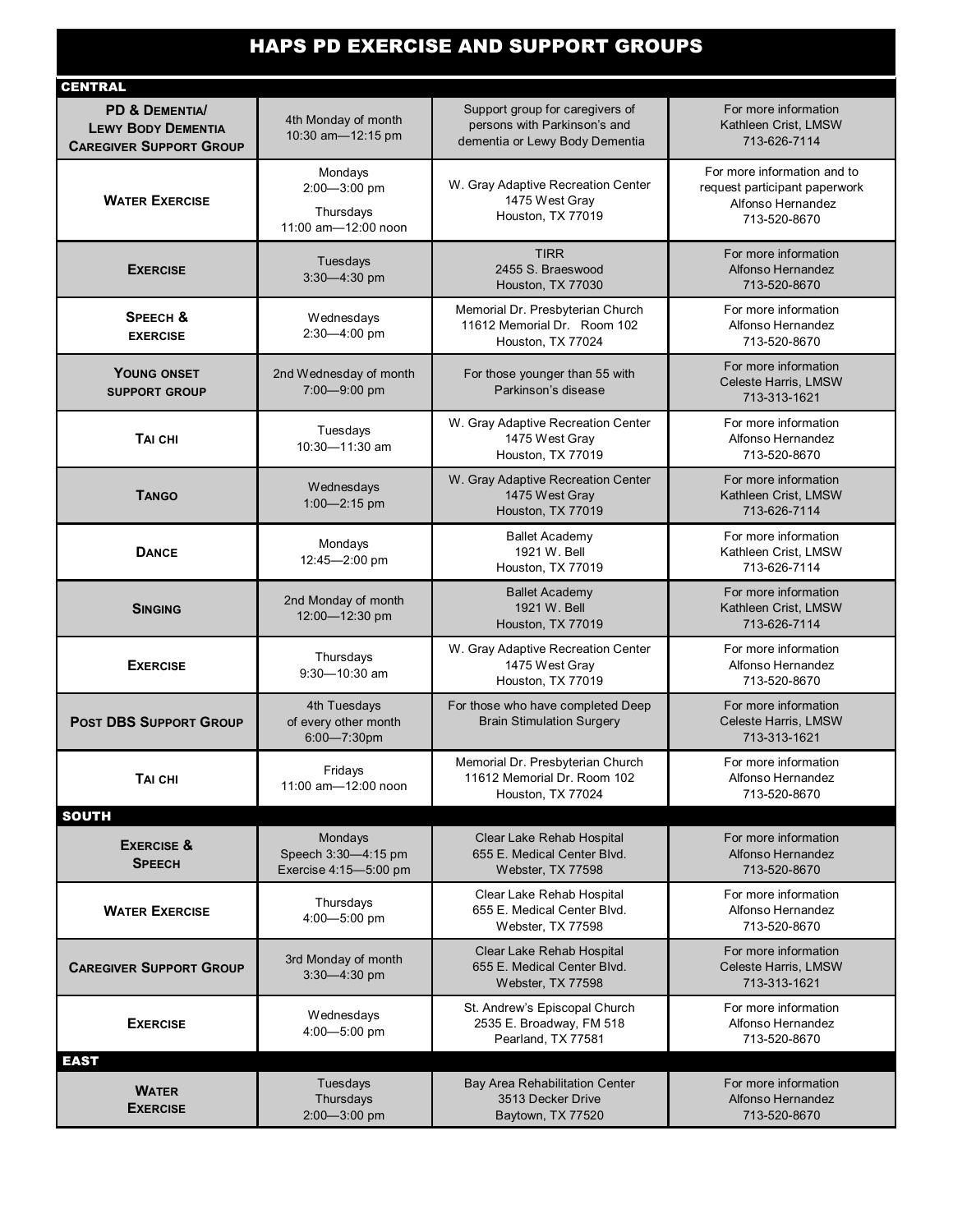#### ALL GROUPS ARE FREE OF CHARGE—PLEASE VISIT THE WEBSITE AT WWW.HAPSONLINE.ORG OR CALL TO CONFIRM GROUP TIMES AND LOCATIONS

| SOUTHEAST                                                     |                                                                   |                                                                                                         |                                                              |
|---------------------------------------------------------------|-------------------------------------------------------------------|---------------------------------------------------------------------------------------------------------|--------------------------------------------------------------|
| SPEECH &<br><b>EXERCISE</b>                                   | Tuesdays<br>Speech 1:30-2:00 pm<br>Exercise 2:00-3:00 pm          | Kindred Hospital Bay Area<br>4801 E Sam Houston Parkway<br>Pasadena, TX 77505                           | For more information<br>Alfonso Hernandez<br>713-520-8670    |
| <b>SOUTHWEST</b>                                              |                                                                   |                                                                                                         |                                                              |
| <b>EXERCISE</b>                                               | Mondays<br>10:00-11:00 am                                         | <b>First United Methodist Church</b><br>1220 FM 1092<br>Missouri City, TX 77459                         | For more information<br>Alfonso Hernandez<br>713-520-8670    |
| <b>SPEECH &amp;</b><br><b>EXERCISE</b>                        | Tuesdays<br>Exercise 2:00-2:45 pm<br>Speech 2:45-3:45 pm          | St. Phillips Methodist Church<br>5501 Beechnut Room 104<br>Houston, TX 77096                            | For more information<br>Alfonso Hernandez<br>713-520-8670    |
| <b>PROGRESSIVE SUPRANUCLEAR</b><br><b>PALSY SUPPORT GROUP</b> | 3rd Saturday of month<br>$1:00 \text{ pm}$                        | Memorial Hermann SW Houston<br>Prof Building II - Learning Center B<br>Hwy 59 at Beechnut Houston 77074 | For more information<br>Karen Kennemer<br>281-358-2282       |
| <b>WEST</b>                                                   |                                                                   |                                                                                                         |                                                              |
| <b>SPEECH &amp;</b><br><b>EXERCISE</b>                        | Tuesdays<br>Speech 5:20-6:05 pm<br>Exercise 6:05-6:50 pm          | 1st United Methodist Church of Katy<br>5601 5th Street Room 111<br>Katy, TX 77493                       | For more information<br>Alfonso Hernandez<br>713-520-8670    |
| <b>CAREGIVER SUPPORT GROUP</b>                                | 3rd Tuesday                                                       | 1st United Methodist Church of Katy<br>5601 5th Street Room 107<br>Katy, TX 77493                       | For more information<br>Celeste Harris, LMSW<br>713-313-1621 |
| <b>NORTHEAST</b>                                              |                                                                   |                                                                                                         |                                                              |
| <b>EXERCISE</b>                                               | Wednesdays<br>12:00 noon-1:00 pm                                  | HealthSouth Rehabilitation Hospital<br>19002 McKay Blvd.<br>Humble, TX 77338                            | For more information<br>Alfonso Hernandez<br>713-520-8670    |
| <b>NORTH</b>                                                  |                                                                   |                                                                                                         |                                                              |
| <b>WATER</b><br><b>EXERCISE</b>                               | Mondays<br>12:00 noon-1:00 pm                                     | Reliant Rehab Hosp. N Houston<br>117 Vision Park Blvd.<br>Shenandoah, TX 77384                          | For more information<br>Alfonso Hernandez<br>713-520-8670    |
| <b>SPEECH</b>                                                 | Tuesdays<br>1:45-2:30 pm                                          | Reliant Rehab Hosp. N Houston<br>117 Vision Park Blvd.<br>Shenandoah, TX 77384                          | For more information<br>Alfonso Hernandez<br>713-520-8670    |
| <b>EXERCISE &amp;</b><br>TAI CHI                              | 1st, 3rd, 5th Thursdays<br>$1:30 - 2:30$ pm<br>2nd, 4th Thursdays | Woodlands United Methodist Church<br>2200 Lake Woodlands Drive<br>The Woodlands, TX 77380               | For more information<br>Alfonso Hernandez<br>713-520-8670    |
| <b>CAREGIVER SUPPORT GROUP</b>                                | 1st Thursday of month                                             | Woodlands United Methodist Church<br>2200 Lake Woodlands Drive<br>The Woodlands, TX 77380               | For more information<br>Kathleen Crist, LMSW<br>713-626-7114 |
| DANCE &<br><b>SINGING</b>                                     | 2nd Friday of Month                                               | Woodlands United Methodist Church<br>2200 Lake Woodlands Drive<br>The Woodlands, TX 77380               | For more information<br>Alfonso Hernandez<br>713-520-8670    |
| <b>NORTHWEST</b>                                              |                                                                   |                                                                                                         |                                                              |
| <b>TAI CHI</b>                                                | Fridays<br>11:00-12:00 noon                                       | <b>Tomball United Methodist Church</b><br>1603 Baker Drive (Faith Building)<br>Tomball, TX 77375        | For more information<br>Alfonso Hernandez<br>713-520-8670    |
| <b>CAREGIVER SUPPORT GROUP</b>                                | Please call                                                       | <b>Tomball United Methodist Church</b><br>1603 Baker Drive (Faith Building)<br>Tomball, TX 77375        | For more information<br>Celeste Harris, LMSW<br>713-313-1621 |
| <b>SPEECH</b>                                                 | Thursdays<br>10:00-11:00 am                                       | Foundry-A United Methodist Congregation<br>8350 Jones Road (Scout Building)<br>Houston, TX 77065        | For more information<br>Alfonso Hernandez<br>713-520-8670    |
| <b>CROSSROADS GROUP</b>                                       | 2nd Wednesday of<br>every other month<br>7:00-9:00 pm             | For individuals with PD between age<br>55 and 70.                                                       | For more information<br>Celeste Harris, LMSW<br>713-313-1621 |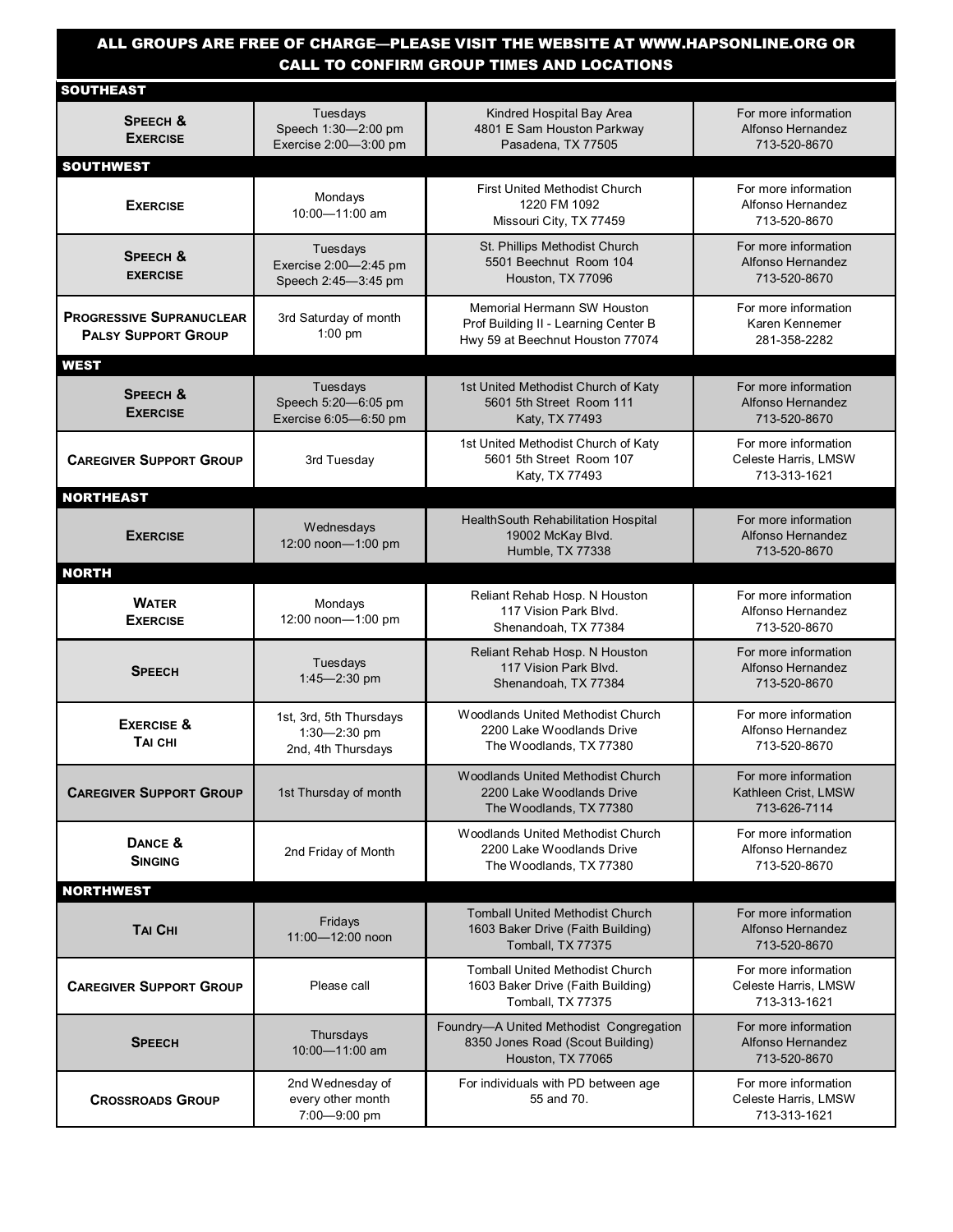by Pamela Skaufel

## **Partners in Care**

With all those parties during the holiday season, it is tempting to eat and drink foods that may not have good nutritional value for those with Parkinson's disease. However, there are some holiday favorites that should be considered year long due to their multiple benefits.

Cranberries have vitamin C and fiber, and are only 45 calories per cup. In disease-fighting antioxidants, cranberries outrank nearly every fruit and vegetable- including strawberries, spinach, broccoli, red grapes, apples, raspberries, and cherries. Cranberries are an excellent source of fiber which is vital to alleviating some common symptoms of Parkinson's, including constipation!

While they are available frozen year-round, in fall and winter you can buy cranberries fresh. Fresh cranberries stored in a tightly-sealed plastic bag in the refrigerator will last up to two months. And cooked cranberries can last up to a month in a covered container in your refrigerator.

#### **Slipping Cranberries into Your Diet**

Here are a few ideas for getting these powerful nutrients into your diet:

- Add dried cranberries to your favorite cereal
- Drink 100% fruit juice that includes cranberries
- Sneak cranberries into blueberry muffins for added color and flavor
- Pair cranberries with chicken and pork dishes

#### **Cranberry Apple Crisp Recipe** INGREDIENTS

- 5 cups tart apples (about 6 medium apples), pared and sliced
- 1½ cups fresh or frozen cranberries
- $\frac{1}{3}$  cup sugar
- $\frac{1}{2}$  cup all-purpose flour
- $\frac{1}{2}$  cup brown sugar
- 1 tsp cinnamon
- $\frac{1}{4}$  cup butter

#### INSTRUCTIONS

Preheat oven to 375ºF. Lightly grease a 9-inch square baking pan.

Layer apples and cranberries in pan, sprinkling with sugar as you layer.

Make topping: Mix flour, brown sugar, and cinnamon. Work in butter until light and crumbly. Sprinkle topping evenly over apples and cranberries.

Bake 45 minutes or until apples are tender.

Serves 9

**Whether you are shopping for ingredients to make Pamela's yummy Cranberry Apple Crisp or shopping for all of your holiday favorites–don't forget you can help HAPS by using your KrogerShare Card or your Randalls Remarkable Card each time you shop.** 

#### **RANDALLS GOOD NEIGHBOOR PROGRAM**

If you shop at Randalls, use the HAPS charity number 3905 when completing their Good Neighbor Program form. Then, all you have to do is present your Randalls Remarkable Card each time you check out and HAPS will benefit.

#### **KROGER NEIGHBOR TO NEIGHBOR DONATION PROGRAM**

If you shop at Kroger, take this barcode along with your Kroger *Plus* Card to your cashier upon checkout. After both your Kroger *Plus* Card and this barcode have been scanned, you will be enrolled for the current year.



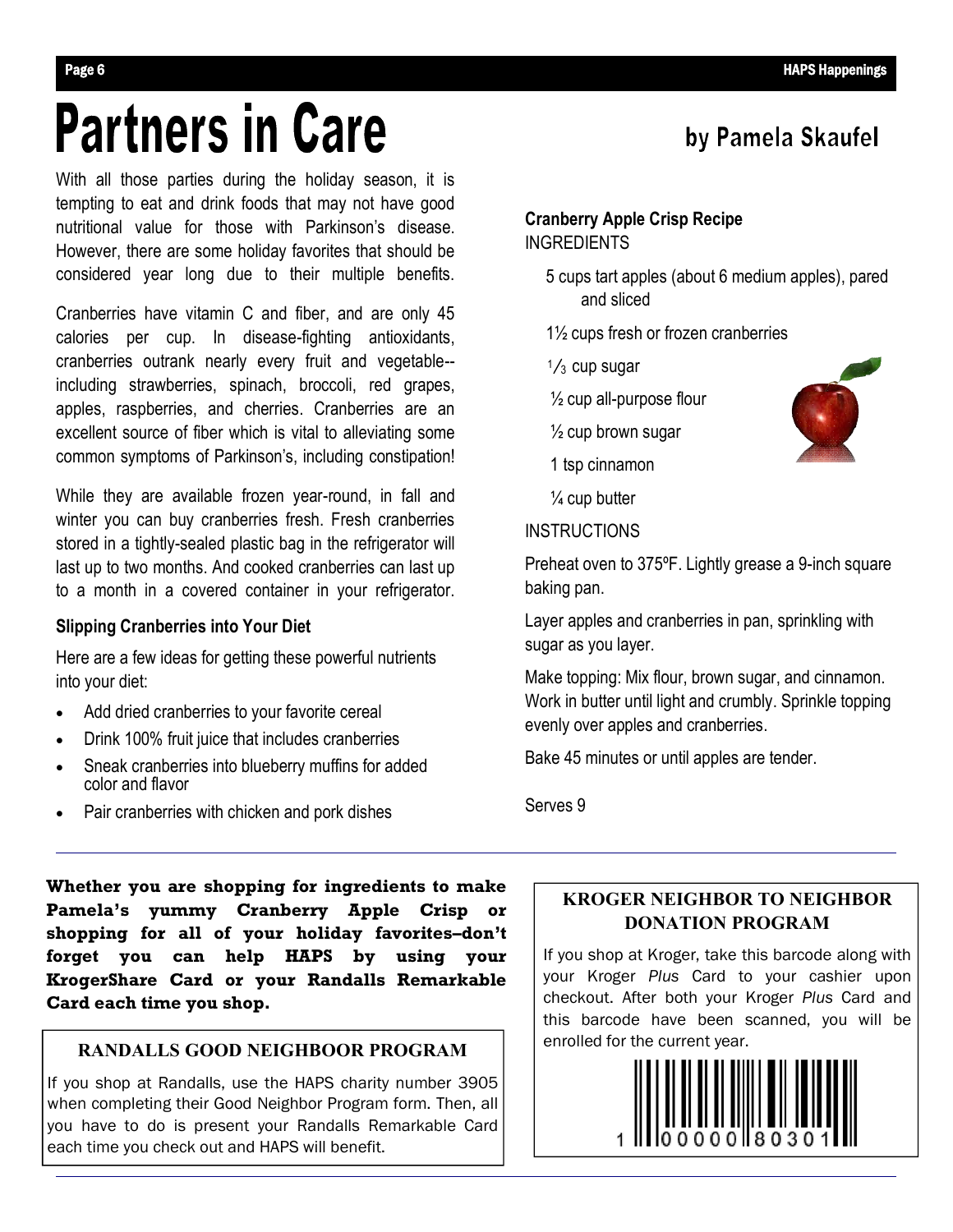### CONTRIBUTIONS

We are extremely grateful to the following individuals for their generous support of HAPS.

#### **GIFTS**

**Diane and Al Morin Ann Askins**

#### **IN HONOR**

*Mr. George A. Bourgeois III* Mr. and Mrs. George A. Bourgeois, Jr.

*Diane Newman's Birthday* The Lunch Bunch: Esther Bermann, Elaine Heller Selma Leiber, Edie Orlin and Barbara Sadof

> *Nina Brown*  Priscilla Schube

**IN MEMORY** 

*Ruth Hager Vickery and Harold Hager* Karen and James Chenoweth

> *Dr. Warren Jacobs* Betsy Bernell

*Ernest Allen Wilpitz* Brookshire-Pattison AARP

*Lawrence Martin* Mary & Robbie Bates and family

> *Mary A. Walker* Judith Potter

*Phil Bourbel* Polly Carter

*Richard Migl* Marilyn R. Kerr

*Ronald S. Ray* Dona and Gary Smith

#### The Role of Caregivers for Patients with Parkinson's Disease

**Presented by Lonnie Ali**—Activist, philanthropist, mother, and wife and caregiver of Muhammad Ali

Tuesday, November 9, 2010

11:30 am—2:00 pm

The Westin Galleria Hotel ~ Plaza Ballroom ~ 5060 W. Alabama ~ Houston, TX 77056

This event is free of charge. Please RSVP to Kathleen Crist 713-626-7114 or info@hapsonline.org

### Special Thanks **Special Thanks**

**Special thanks to Dr. Joohi Jimenez-Shahed, member of the HAPS Medical Advisory Board, who led the presentation of the Newly Diagnosed Education Program, Saturday, October 9, 2010. We appreciate your time and expertise.** 





**Beginning November 12th, HAPS and Houston Ballet will offer**  *Dance for Parkinson's* **and 12:00-2:00pm the 2nd Friday of every month. Join us!** 

**The Woodlands United Methodist Church 2200 Lake Woodlands Drive**